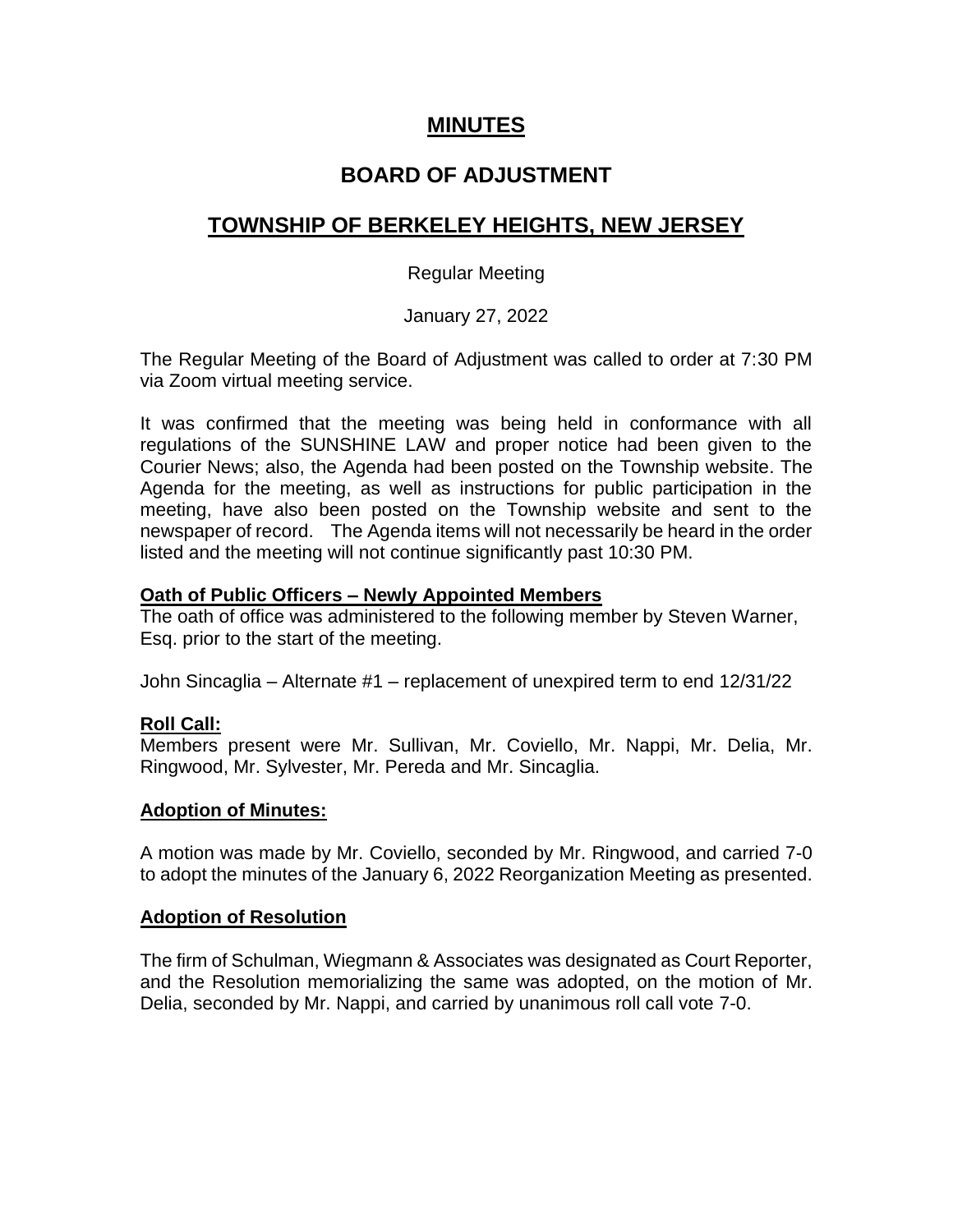MINUTES – Board of Adjustment **Page 2** and Page 2 Regular Meeting January 27, 2022

#### **Applications for Review:**

### **CARRIED FROM OCTOBER 28, 2021: App. 14-21: First Student, Inc., 40 Russo Place, Block 1901, Lot 40 (previously 40 Russo Place, LLC)**

The applicant proposes to use the property as a school bus depot for parking of the school bus fleet, administrative offices, light maintenance of the fleet, and employee parking. The proposed use of the property is a conditional use as outlined in Section 7.1.5 of the ordinance, and the applicant is seeking a d(3) conditional use variance in addition to bulk variances including for minimum lot area. (LI-Zone)

Mr. Warner confirmed that the notice provided is sufficient and the Board has jurisdiction to hear the application.

Michael Oliveira, attorney for the applicant, stated that the applicant has met with the DEP regarding relocation of the stream on the property, has made some progress, but does not yet have approval from the DEP. The applicant is not able to proceed with the application at this time but is requesting temporary approval for the parking of 25 buses on the property for a period of six months.

Mr. Warner advised that the Board has the discretion and authority to grant this request but would require a stipulation from the applicant that the granting of approval does not obligate the Board to grant a variance in any future proceedings.

Mr. Oliveira advised that the applicant understands and is only requesting a temporary variance.

Brian Fitzgerald, Senior Vice President of First Student, Inc., was sworn and discussed the history of the company's use of property in Chatham, the leasing of the subject property and the current situation that led to the request for the temporary parking request.

Ahmed Osman, engineer, previously sworn, provided information regarding the discussions with the Soil Conservation District and the DEP. He presented Exhibit A-1 – Permitting Plan Set/Bus Parking Facility that will be submitted to the DEP. He anticipates a response within 90 days.

Mr. Oliveira stated that the applicant hopes to obtain the DEP approval within the next few months and then return to the Board for permanent approval of the project. The applicant is requesting temporary approval for 25 buses which will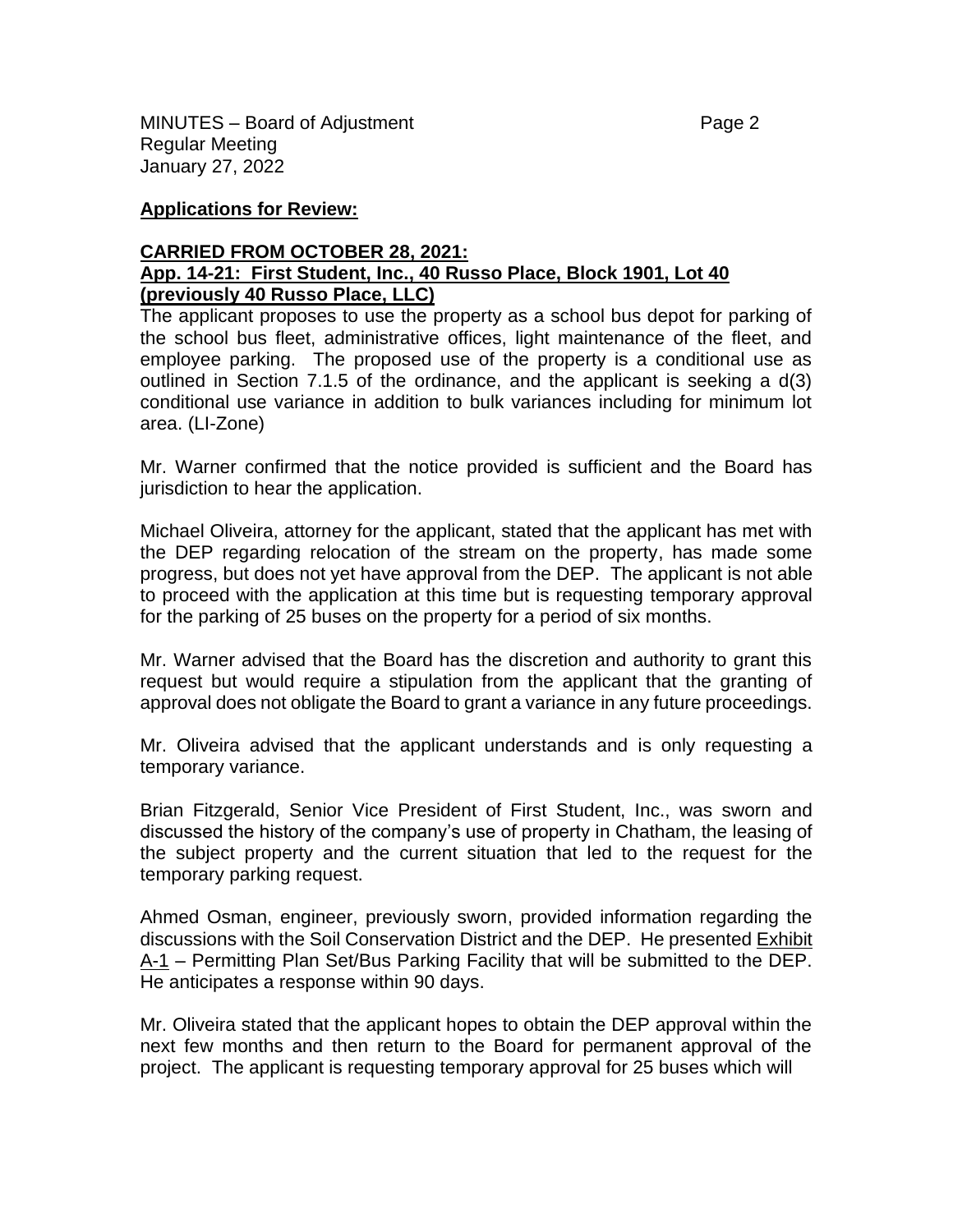fit on the site without going into any restricted area. They would like to come back to the Board in three months to provide a progress report.

Keenan Hughes, Township Planner, previously sworn, stated that the applicant should guarantee that there will be no disturbance of the DEP portion of the property.

Discussion took place and it was noted that any temporary use will be restricted to parking of buses and there will be no automotive repairs done on the site. There is no guarantee of permanent approval and any violation of the number of buses will terminate the temporary approval.

Mr. Oliveira agreed to the above and stated that the applicant is looking for other sites for temporary use in the event the DEP approval is not received in time.

Mr. Fitzgerald stated that any repairs will be done inside the building, not outside.

#### **Open to Public**

The hearing was opened to the public.

Richard Leister, Environmental Commission, asked if the stream and wetlands area will be protected from leakage.

Mr. Osman stated that bus maintenance will be conducted inside the building.

Discussion took place regarding the maintenance of the buses inside the building and it was noted that activity is taking place on the site without Board approval.

Greg Cleghorn, representing First Student Bus Co., previously sworn, stated that approval was obtained from the zoning officer, Tom Bocko, in September 2021. That approval expired on December 31, 2021 and was extended by Mr. Bocko by document dated January 5, 2022, for 10 buses with servicing inside the building through April 18, 2022.

Michael Cline, representative of the applicant, previously sworn, presented Exhibit A-2 – Extension by Tom Bocko dated January 5, 2022.

Further discussion took place and it was suggested that the Board approve the use of the site for parking of no more than 25 buses until June 30, 2022, with maintenance permitted only inside the building for no more than 10 buses until April 18, 2022.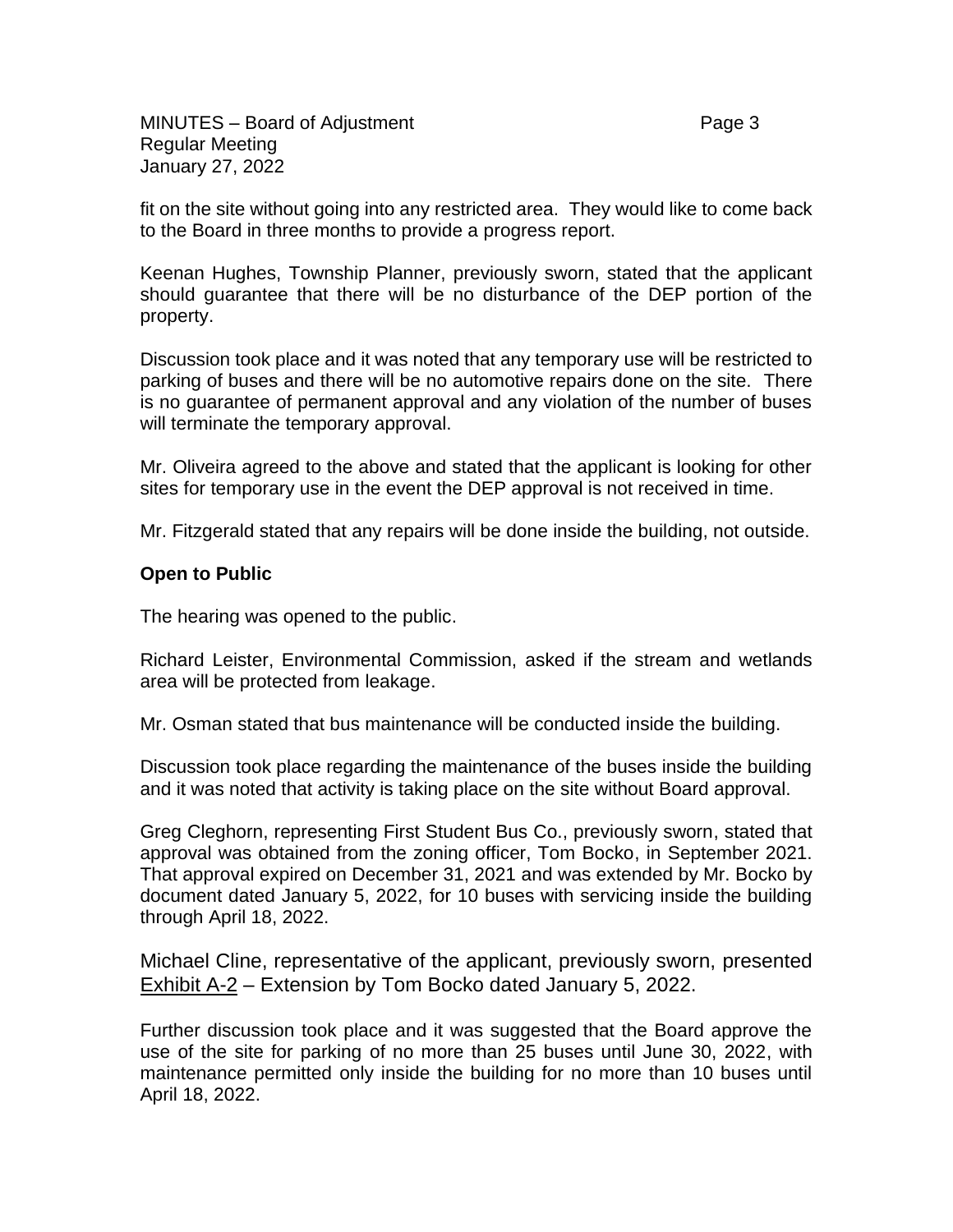MINUTES – Board of Adjustment **Page 4** Regular Meeting January 27, 2022

Mr. Oliveira stated that the applicant will agree to those conditions.

Mr. Warner reviewed the conditions of approval for temporary use.

A motion was made by Mr. Ringwood, seconded by Mr. Nappi, with respect to App.#14-21: First Student, Inc., 40 Russo Place, Block 1901, Lot 40 (previously 40 Russo Place, LLC) to approve the temporary use of the property with requested variances, subject to the conditions discussed and subject to the standard conditions that shall be set forth in a Resolution of Memorialization to be adopted by the Board. The roll call vote was 7-0 with Mr. Sullivan, Mr. Coviello, Mr. Nappi, Mr. Delia, Mr. Ringwood, Mr. Sylvester and Mr. Pereda voting in favor and none opposed.

The hearing of the application was carried to April 28, 2022 with no further notice required. Mr. Oliveira stated that the applicant will grant an extension of the time for which the Board to act on the application through April 2022.

**App.#20-21: Kim Cozic, 15 Oak Ridge Road, Block 2105, Lot 13 (R-15 Zone)** Proposed installation of an in-ground pool and spa. The project also includes walls, a covered patio, walkways, relocated shed, fence, and deck extension. Relief is needed from Section 6.1.1B "Schedule of General Regulations" for exceeding the 10% permitted "other" and 25% permitted "total" lot coverage percentages.

Mr. Warner confirmed that the notice provided is sufficient and the Board has jurisdiction to hear the application.

Chris Cozic and Kim Cozic, applicants, were sworn and stated that they renovated their house in 2018 but at that time did not consider the addition of a pool. In light of the pandemic and the amount of time they are now spending at home they would like to create an environment that they and their family can enjoy. They are asking for a variance for lot coverage.

Jared Kest, landscape architect, was sworn, provided his educational and professional background and was accepted as an expert witness. Mr. Kest presented Exhibit A-1 – rendered site plan dated January 27, 2022 showing the existing conditions and proposed conditions with respect to landscaping, drainage, grading, pool and patio. Mr. Kest stated that the existing storm water system is in the front of the house and there is no plan to change that. He reviewed the proposed landscaping, tree removal and replacement and stated that the applicant will comply with the recommendations of the Environmental Commission. Mr. Kest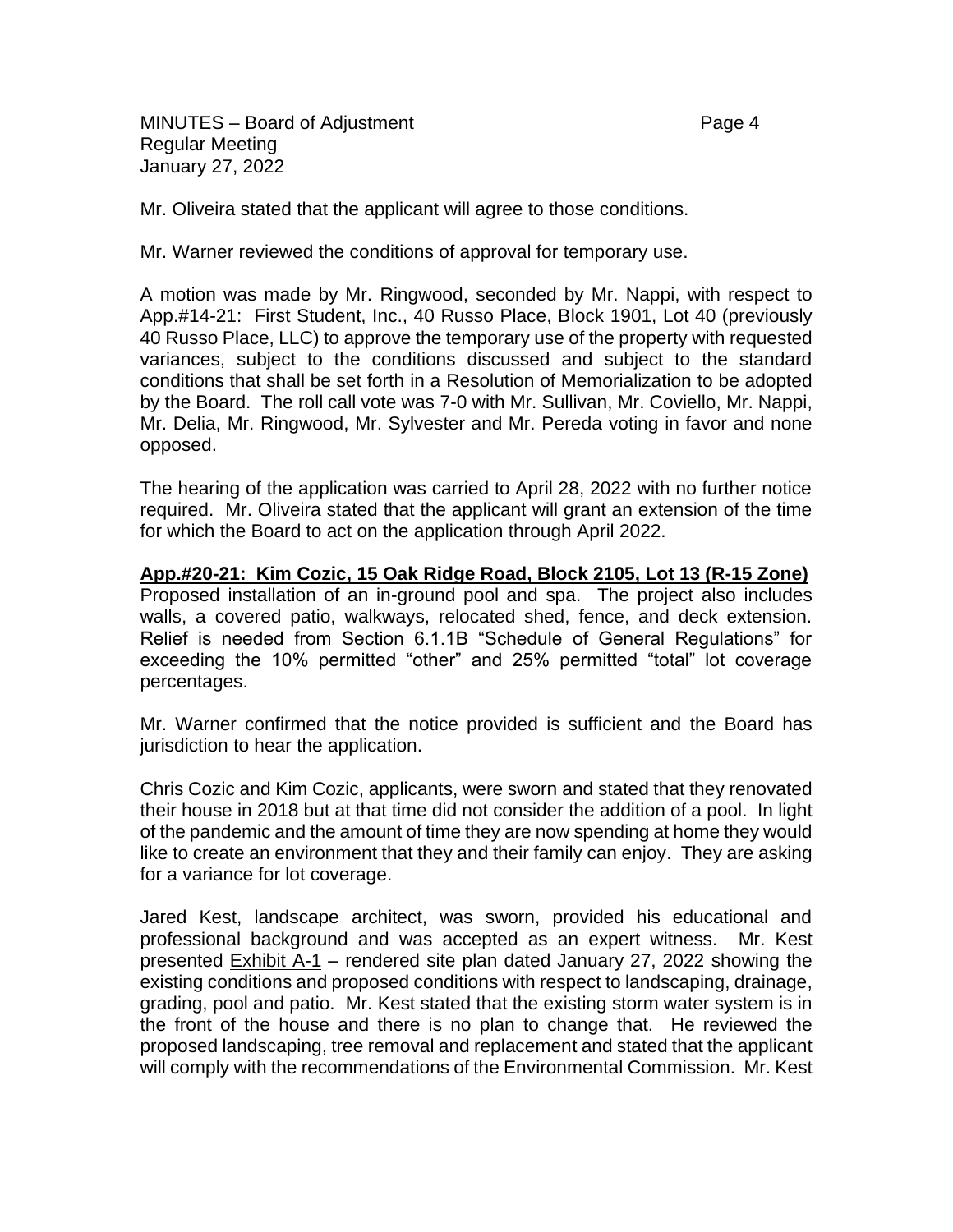MINUTES – Board of Adjustment **Page 5** Regular Meeting January 27, 2022

stated that he believes there will be no negative impact on the neighbors.

In response to questions from the Board, Mr. Kest stated that the average height of the canopy trees to be planted is 16-18' and of the evergreen trees is 12-16'. The excavated soil will be removed from the site and the soil for regrading will be topsoil. Mr. Kest provided details of the retaining wall and boulder wall.

Mr. Kest indicated the proposed location of the patio and pergola and stated that there will be no change to the existing driveway or walkway. The proposed increase in impervious coverage is from 23% to 34%.

In response to further questions from the Board, Mr. Kest stated that the existing 96 square foot shed is being relocated and the proposed location of the pool will preserve the lawn space used by the children for sports activities. The existing fence that belongs to the neighbors is on the applicants' property, but they do not intend to do anything about it. All lighting will be downward and there will not be any spillage. The applicant is not proposing to install fencing around the pool since it is not required because the property is fenced.

Discussion took place regarding the amount of impervious coverage being requested. Mr. Kest suggested that the impervious coverage can be reduced down to 30% by having a wood deck instead of a stone patio.

## **Open to Public**

The hearing was opened to the public.

Richard Wolff and Ria Wolff, 21 Oak Ridge Road, were sworn and stated that they are the neighbors, and they are concerned about noise. There presently exists two air conditioning units and a generator immediately adjacent to their house and the pool equipment will add to that noise and make it uncomfortable for them to sit outside. They also expressed concern about the number of trees to be removed.

Mr. Sullivan suggested that additional vegetation or fencing be used to reduce the amount of noise.

Richard Leister, Environmental Commission, asked if the retaining wall will be built before the trees are planted and if the drainage system is a green system.

Mr. Kest stated that the wall will be built first so there will be no effect on the trees and the drainage will be a green system.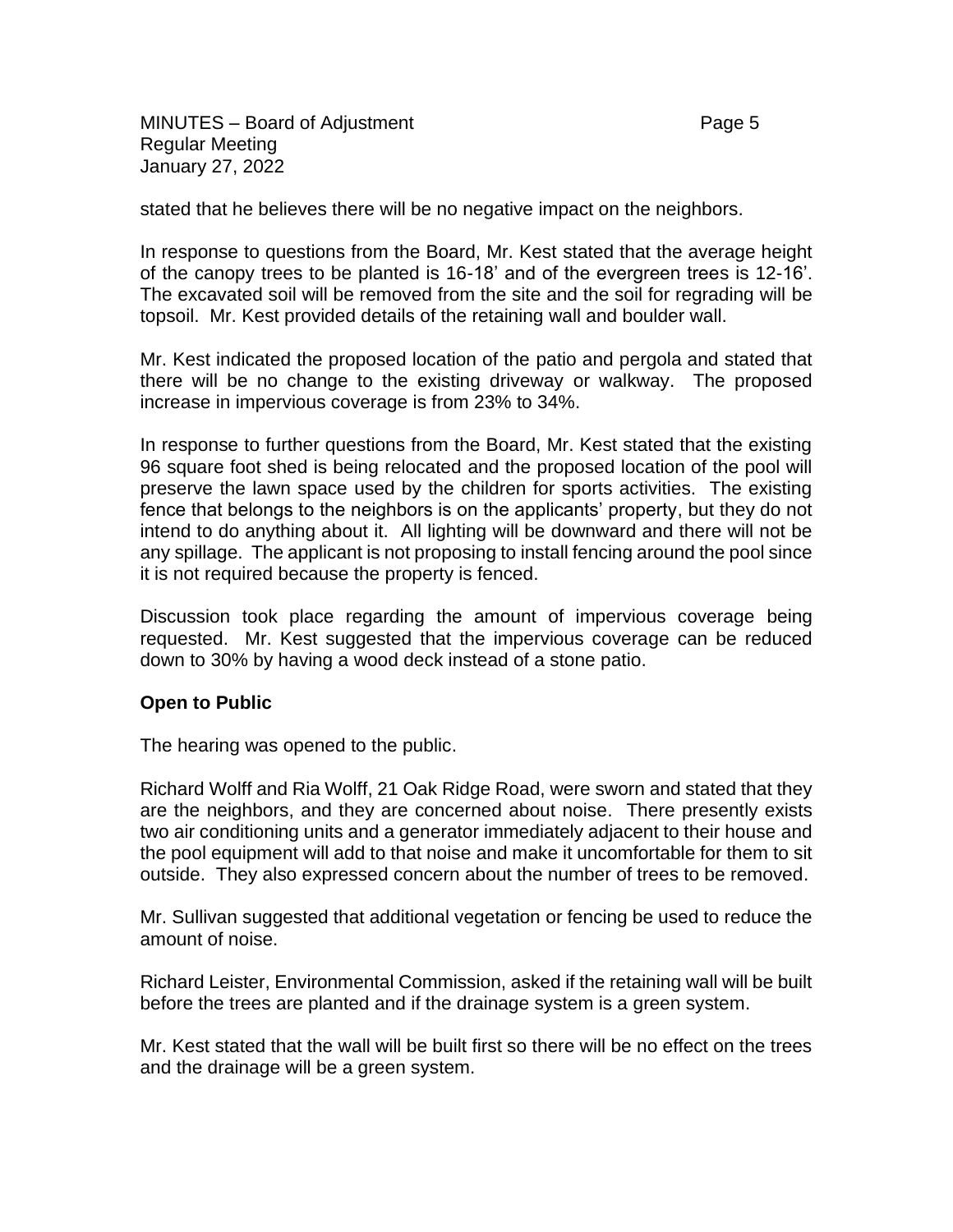MINUTES – Board of Adjustment **Page 6** Regular Meeting January 27, 2022

The hearing of the application was carried to February 24, 2022 with no further notice required. Mr. Kest will redesign the project to reduce the impervious coverage. The applicant granted an extension of the time for the Board to act on the application through February 2022.

## **CARRIED FROM NOVEMBER 11, 2021 WITH NO FURTHER NOTICE REQUIRED:**

**App.#15-21: Oz Custom Builders, LLC, 725 Mountain Ave., Bl. 2006, L. 32** 

The applicant is seeking final major subdivision approval with variances to subdivide the approx. 5.96-acre property. The proposal is to demolish the existing residential dwelling and garage and subdivide the property into five lots with the existing church and parking lot to remain on proposed Lot 32.01 and single family residential dwellings to be constructed on proposed lots 32.02, 32.03, 32.04 and 32.05. Preliminary major subdivision approval was previously granted by the Berkeley Heights Planning Board.

(R-15 Zone)

August Santore, attorney for the applicant, stated that the plans have been revised in response to concerns expressed at the prior hearing.

Catherine Mueller, engineer, previously sworn, described the changes to the engineering plans and presented Exhibit A-4 – revised detention basins.

## **Open to Public**

The hearing was opened to the public for questions and comments.

Beverly Sonnenberg, 566 Plainfield Avenue, was sworn and made comments and raised questions regarding the revised detention basins. She stated that she is concerned about drainage and water getting into her basement. Ms. Sonnenberg also asked for assurance that her property would not be used as a cut-thru during construction.

Ms. Mueller stated that the view from Ms. Sonnenberg's property will now just be a fence. She explained how the drainage will work and advised that maintenance of the detention basins will be the responsibility of the homeowners' association in accordance with state regulations. Mr. Santore stated that fencing will be required during construction and there will be no need for anyone to go onto Ms. Sonnenberg's property.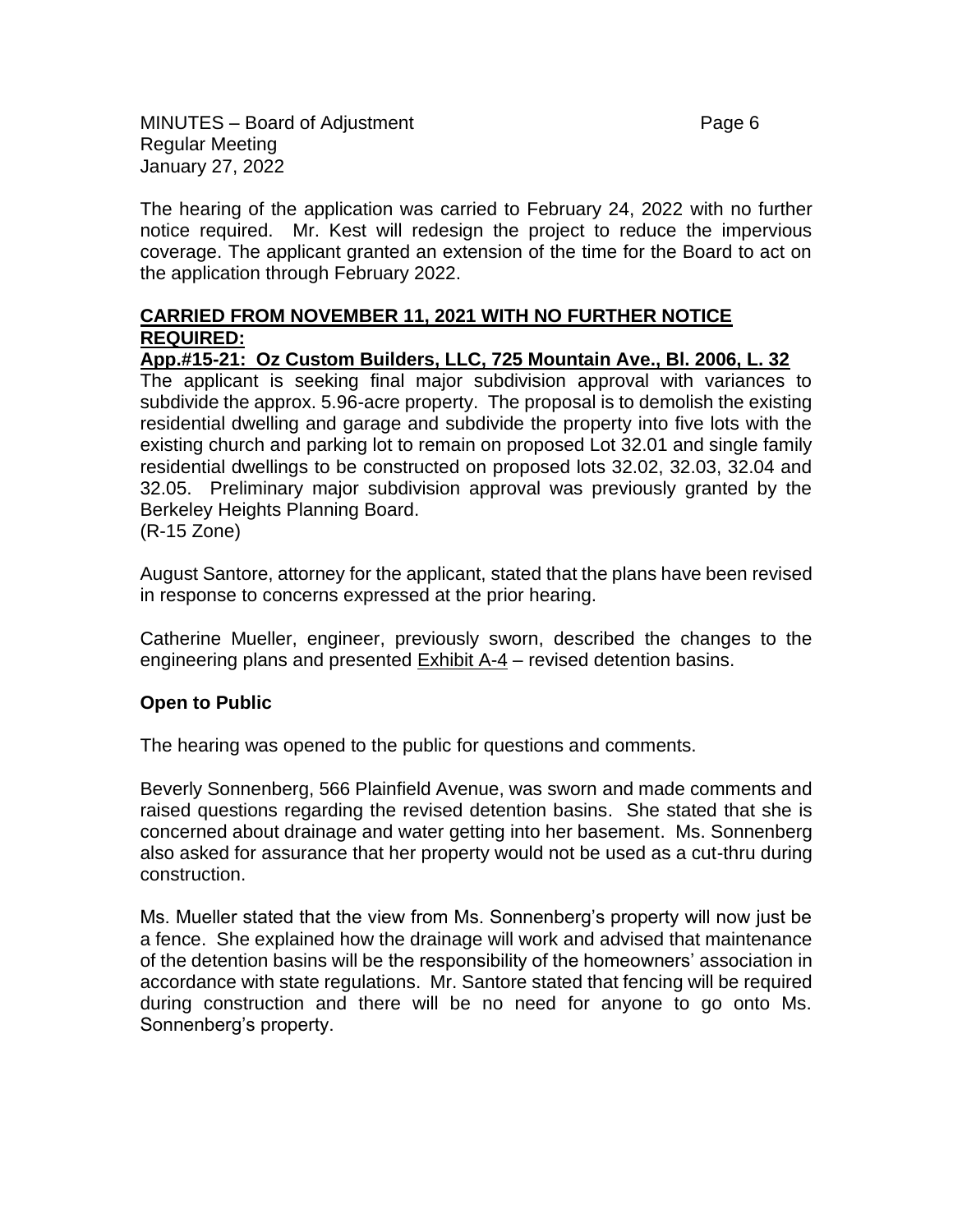Jerry Barter, neighbor, was sworn and stated that he is concerned about soil erosion on his property during construction.

Ms. Mueller discussed the measures that will be taken to protect the adjoining properties.

Kristen Castillo, 560 Plainfield Avenue, was sworn and raised questions and expressed concern regarding the drainage, number of trees being removed and the effect on her property.

Ms. Mueller explained how the detention basins are designed to collect water.

Bill Harrison, 539 Plainfield Avenue, was sworn and asked if the Township Engineer is okay with this design.

Tom Solfaro, Township Engineer, was sworn and stated that his office is still reviewing the revised drainage plan, but the amount of run-off from the property will be less.

John Forster, 87 Hampton Drive, asked about maintenance of the detention basins and if the new street will be a private road or if it will be turned over to the town.

Mr. Santore advised that the homeowners' association will be responsible for maintenance of the detention basins and the street will be a public road maintained by the Township.

Angus Chen, neighbor, asked what will be done to prevent water build up on Plainfield Avenue that will turn to ice in the winter. Mr. Chen also asked what protection the neighbors will have if the homeowners' association fails to maintain the basins and water ends up on the neighbors' properties.

Ms. Mueller stated that the design will comply with all state regulations, and she does not anticipate that it will make the condition of Plainfield Avenue worse.

Mr. Santore advised that the Township will enforce the obligations of the homeowners' association and the developer.

Jon Hoeffler, 573 Plainfield Avenue, was sworn and stated that he is concerned about the retaining wall behind the church since it seems like there will be more water.